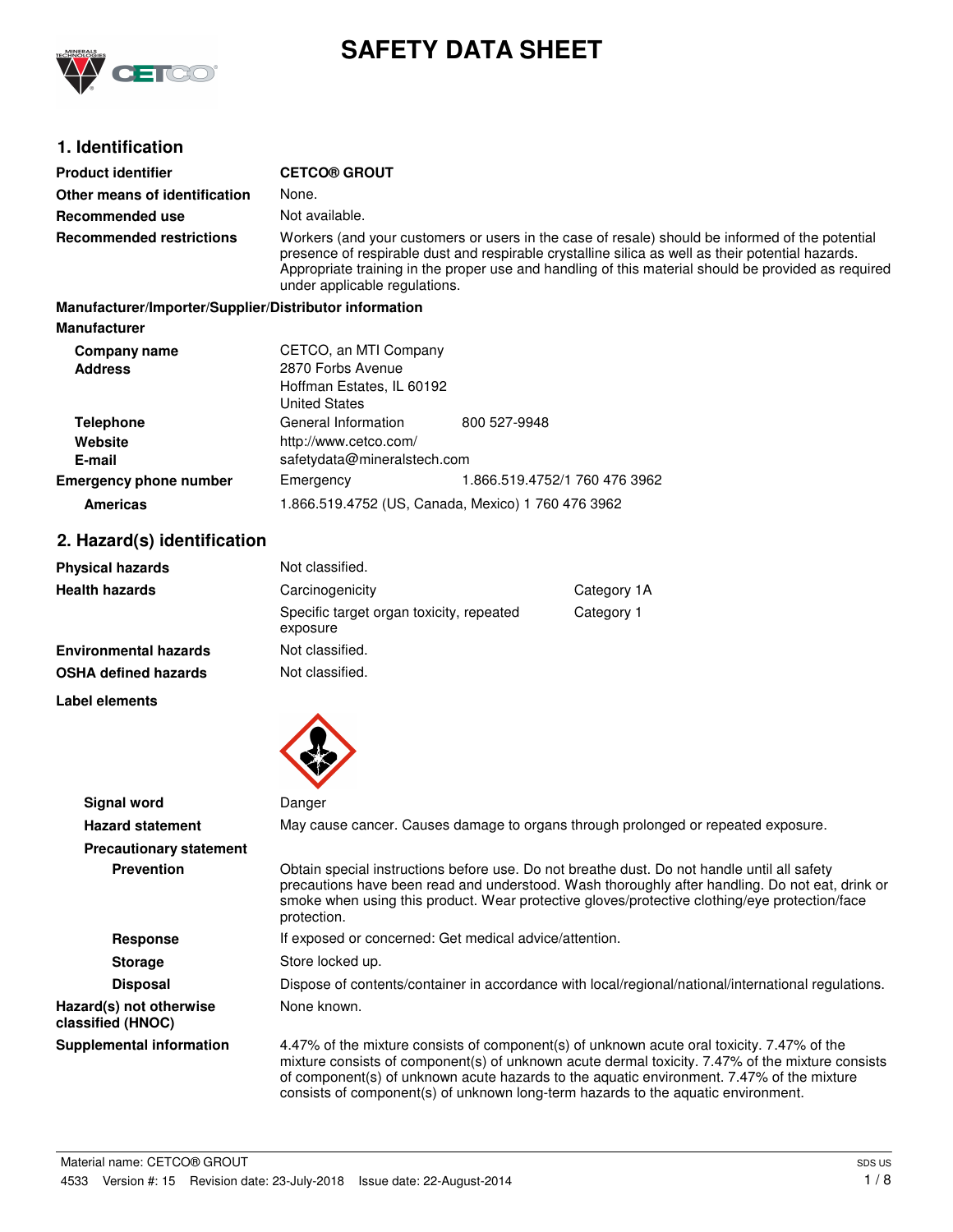# **3. Composition/information on ingredients**

## **Mixtures**

| <b>Chemical name</b>                                                         | Common name and synonyms                                                                                                                                                                                                                                                                                                                                                                                                                                                                                                          | <b>CAS number</b> | %          |
|------------------------------------------------------------------------------|-----------------------------------------------------------------------------------------------------------------------------------------------------------------------------------------------------------------------------------------------------------------------------------------------------------------------------------------------------------------------------------------------------------------------------------------------------------------------------------------------------------------------------------|-------------------|------------|
| TRADE SECRET*                                                                |                                                                                                                                                                                                                                                                                                                                                                                                                                                                                                                                   | Proprietary*      | 3          |
| QUARTZ (SIO2)                                                                |                                                                                                                                                                                                                                                                                                                                                                                                                                                                                                                                   | 14808-60-7        | $1 - < 3$  |
| TRADE SECRET*                                                                |                                                                                                                                                                                                                                                                                                                                                                                                                                                                                                                                   | Proprietary*      | 1.5        |
| <b>CRISTOBALITE</b>                                                          |                                                                                                                                                                                                                                                                                                                                                                                                                                                                                                                                   | 14464-46-1        | < 1        |
| Other components below reportable levels                                     |                                                                                                                                                                                                                                                                                                                                                                                                                                                                                                                                   |                   | $90 - 100$ |
|                                                                              | *Designates that a specific chemical identity and/or percentage of composition has been withheld as a trade secret.                                                                                                                                                                                                                                                                                                                                                                                                               |                   |            |
| <b>Composition comments</b>                                                  | Occupational Exposure Limits for impurities are listed in Section 8.                                                                                                                                                                                                                                                                                                                                                                                                                                                              |                   |            |
| 4. First-aid measures                                                        |                                                                                                                                                                                                                                                                                                                                                                                                                                                                                                                                   |                   |            |
| Inhalation                                                                   | Move to fresh air. Call a physician if symptoms develop or persist.                                                                                                                                                                                                                                                                                                                                                                                                                                                               |                   |            |
| <b>Skin contact</b>                                                          | Wash off with soap and water. Get medical attention if irritation develops and persists.                                                                                                                                                                                                                                                                                                                                                                                                                                          |                   |            |
| Eye contact                                                                  | Rinse with water. Get medical attention if irritation develops and persists.                                                                                                                                                                                                                                                                                                                                                                                                                                                      |                   |            |
| Ingestion                                                                    | Rinse mouth. Get medical attention if symptoms occur.                                                                                                                                                                                                                                                                                                                                                                                                                                                                             |                   |            |
| <b>Most important</b><br>symptoms/effects, acute and<br>delayed              | Prolonged exposure may cause chronic effects.                                                                                                                                                                                                                                                                                                                                                                                                                                                                                     |                   |            |
| Indication of immediate<br>medical attention and special<br>treatment needed | Provide general supportive measures and treat symptomatically. Keep victim under observation.<br>Symptoms may be delayed.                                                                                                                                                                                                                                                                                                                                                                                                         |                   |            |
| <b>General information</b>                                                   | IF exposed or concerned: Get medical advice/attention. If you feel unwell, seek medical advice<br>(show the label where possible). Ensure that medical personnel are aware of the material(s)<br>involved, and take precautions to protect themselves.                                                                                                                                                                                                                                                                            |                   |            |
| 5. Fire-fighting measures                                                    |                                                                                                                                                                                                                                                                                                                                                                                                                                                                                                                                   |                   |            |
| Suitable extinguishing media                                                 | Water fog. Foam. Dry chemical powder. Carbon dioxide (CO2).                                                                                                                                                                                                                                                                                                                                                                                                                                                                       |                   |            |
| <b>Unsuitable extinguishing</b><br>media                                     | Do not use water jet as an extinguisher, as this will spread the fire.                                                                                                                                                                                                                                                                                                                                                                                                                                                            |                   |            |
| Specific hazards arising from<br>the chemical                                | During fire, gases hazardous to health may be formed.                                                                                                                                                                                                                                                                                                                                                                                                                                                                             |                   |            |
| Special protective equipment<br>and precautions for firefighters             | Self-contained breathing apparatus and full protective clothing must be worn in case of fire.                                                                                                                                                                                                                                                                                                                                                                                                                                     |                   |            |
| <b>Fire fighting</b><br>equipment/instructions                               | Move containers from fire area if you can do so without risk.                                                                                                                                                                                                                                                                                                                                                                                                                                                                     |                   |            |
| <b>Specific methods</b>                                                      | Use standard firefighting procedures and consider the hazards of other involved materials.                                                                                                                                                                                                                                                                                                                                                                                                                                        |                   |            |
| <b>General fire hazards</b>                                                  | No unusual fire or explosion hazards noted.                                                                                                                                                                                                                                                                                                                                                                                                                                                                                       |                   |            |
| 6. Accidental release measures                                               |                                                                                                                                                                                                                                                                                                                                                                                                                                                                                                                                   |                   |            |
| Personal precautions,<br>protective equipment and<br>emergency procedures    | Keep unnecessary personnel away. Keep people away from and upwind of spill/leak. Wear<br>appropriate protective equipment and clothing during clean-up. Ensure adequate ventilation. Local<br>authorities should be advised if significant spillages cannot be contained. For personal protection,<br>see section 8 of the SDS.                                                                                                                                                                                                   |                   |            |
| <b>Methods and materials for</b><br>containment and cleaning up              | This product is miscible in water. Stop the flow of material, if this is without risk. Following product<br>recovery, flush area with water. Put material in suitable, covered, labeled containers. For waste<br>disposal, see section 13 of the SDS.                                                                                                                                                                                                                                                                             |                   |            |
| <b>Environmental precautions</b>                                             | Avoid discharge into drains, water courses or onto the ground.                                                                                                                                                                                                                                                                                                                                                                                                                                                                    |                   |            |
| 7. Handling and storage                                                      |                                                                                                                                                                                                                                                                                                                                                                                                                                                                                                                                   |                   |            |
| Precautions for safe handling                                                | Obtain special instructions before use. Do not handle until all safety precautions have been read<br>and understood. Keep formation of airborne dusts to a minimum. Provide appropriate exhaust<br>ventilation at places where dust is formed. Do not breathe dust. Avoid prolonged exposure. When<br>using, do not eat, drink or smoke. Should be handled in closed systems, if possible. Wear<br>appropriate personal protective equipment. Wash hands thoroughly after handling. Observe good<br>industrial hygiene practices. |                   |            |
| Conditions for safe storage,<br>including any incompatibilities              | Store locked up. Store in original tightly closed container. Keep out of the reach of children. Store<br>away from incompatible materials (see Section 10 of the SDS).                                                                                                                                                                                                                                                                                                                                                            |                   |            |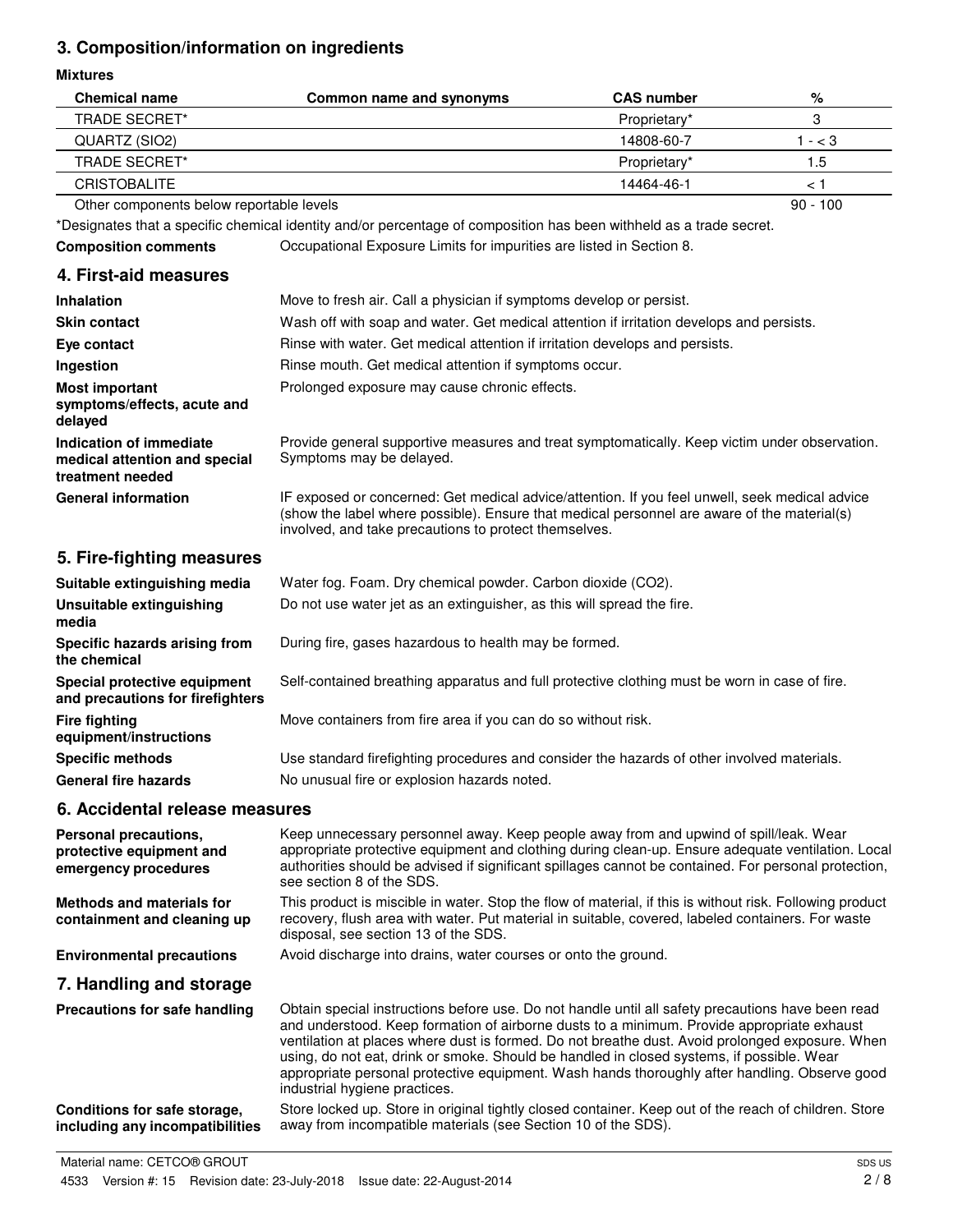# **8. Exposure controls/personal protection**

## **Occupational exposure limits**

The following constituents are the only constituents of the product which have a PEL, TLV or other recommended exposure limit. At this time, the other constituents have no known exposure limits.

| <b>Components</b>                                                | US. OSHA Table Z-1 Limits for Air Contaminants (29 CFR 1910.1000)<br><b>Type</b>                                                                                                                                                                                                                                                                                                                       | Value              | <b>Form</b>          |
|------------------------------------------------------------------|--------------------------------------------------------------------------------------------------------------------------------------------------------------------------------------------------------------------------------------------------------------------------------------------------------------------------------------------------------------------------------------------------------|--------------------|----------------------|
| <b>CRISTOBALITE (CAS</b><br>14464-46-1)                          | PEL                                                                                                                                                                                                                                                                                                                                                                                                    | $0.05$ mg/m $3$    | Respirable dust.     |
| QUARTZ (SIO2) (CAS<br>14808-60-7)                                | <b>PEL</b>                                                                                                                                                                                                                                                                                                                                                                                             | $0.05$ mg/m $3$    | Respirable dust.     |
| <b>TRADE SECRET</b>                                              | PEL                                                                                                                                                                                                                                                                                                                                                                                                    | $15 \text{ mg/m}$  | Total particulate.   |
| US. OSHA Table Z-3 (29 CFR 1910.1000)                            |                                                                                                                                                                                                                                                                                                                                                                                                        |                    |                      |
| <b>Components</b>                                                | <b>Type</b>                                                                                                                                                                                                                                                                                                                                                                                            | Value              | <b>Form</b>          |
| <b>CRISTOBALITE (CAS</b><br>14464-46-1)                          | <b>TWA</b>                                                                                                                                                                                                                                                                                                                                                                                             | $0.05$ mg/m $3$    | Respirable.          |
|                                                                  |                                                                                                                                                                                                                                                                                                                                                                                                        | 1.2 mppcf          | Respirable.          |
| QUARTZ (SIO2) (CAS<br>14808-60-7)                                | <b>TWA</b>                                                                                                                                                                                                                                                                                                                                                                                             | $0.1$ mg/m $3$     | Respirable.          |
|                                                                  |                                                                                                                                                                                                                                                                                                                                                                                                        | 2.4 mppcf          | Respirable.          |
| <b>Impurities</b>                                                | <b>Type</b>                                                                                                                                                                                                                                                                                                                                                                                            | Value              | <b>Form</b>          |
| <b>INERT OR NUISANCE</b><br><b>DUSTS</b>                         | <b>TWA</b>                                                                                                                                                                                                                                                                                                                                                                                             | $5 \text{ mg/m}$ 3 | Respirable fraction. |
|                                                                  |                                                                                                                                                                                                                                                                                                                                                                                                        | $15 \text{ mg/m}$  | Total dust.          |
|                                                                  |                                                                                                                                                                                                                                                                                                                                                                                                        | 50 mppcf           | Total dust.          |
|                                                                  |                                                                                                                                                                                                                                                                                                                                                                                                        | 15 mppcf           | Respirable fraction. |
| <b>US. ACGIH Threshold Limit Values</b><br><b>Components</b>     | <b>Type</b>                                                                                                                                                                                                                                                                                                                                                                                            | Value              | Form                 |
| <b>CRISTOBALITE (CAS</b><br>14464-46-1)                          | <b>TWA</b>                                                                                                                                                                                                                                                                                                                                                                                             | $0.025$ mg/m3      | Respirable fraction. |
| QUARTZ (SIO2) (CAS<br>14808-60-7)                                | <b>TWA</b>                                                                                                                                                                                                                                                                                                                                                                                             | $0.025$ mg/m3      | Respirable fraction. |
| <b>TRADE SECRET</b>                                              | <b>TWA</b>                                                                                                                                                                                                                                                                                                                                                                                             | 10 $mg/m3$         | Inhalable fraction.  |
| US. NIOSH: Pocket Guide to Chemical Hazards<br><b>Components</b> | <b>Type</b>                                                                                                                                                                                                                                                                                                                                                                                            | Value              | <b>Form</b>          |
| <b>CRISTOBALITE (CAS</b><br>14464-46-1)                          | <b>TWA</b>                                                                                                                                                                                                                                                                                                                                                                                             | $0.05$ mg/m $3$    | Respirable dust.     |
| QUARTZ (SIO2) (CAS<br>14808-60-7)                                | <b>TWA</b>                                                                                                                                                                                                                                                                                                                                                                                             | $0.05$ mg/m $3$    | Respirable dust.     |
| <b>Biological limit values</b>                                   | No biological exposure limits noted for the ingredient(s).                                                                                                                                                                                                                                                                                                                                             |                    |                      |
| <b>Exposure guidelines</b>                                       | Occupational exposure to nuisance dust (total and respirable) and respirable crystalline silica<br>should be monitored and controlled.                                                                                                                                                                                                                                                                 |                    |                      |
| Appropriate engineering<br>controls                              | Good general ventilation (typically 10 air changes per hour) should be used. Ventilation rates<br>should be matched to conditions. If applicable, use process enclosures, local exhaust ventilation,<br>or other engineering controls to maintain airborne levels below recommended exposure limits. If<br>exposure limits have not been established, maintain airborne levels to an acceptable level. |                    |                      |
| Eye/face protection                                              | Individual protection measures, such as personal protective equipment<br>Wear safety glasses with side shields (or goggles).                                                                                                                                                                                                                                                                           |                    |                      |
| <b>Skin protection</b><br><b>Hand protection</b>                 | Wear appropriate chemical resistant gloves.                                                                                                                                                                                                                                                                                                                                                            |                    |                      |
| Other                                                            | Use of an impervious apron is recommended.                                                                                                                                                                                                                                                                                                                                                             |                    |                      |
| <b>Respiratory protection</b>                                    | Use a particulate filter respirator for particulate concentrations exceeding the Occupational<br>Exposure Limit.                                                                                                                                                                                                                                                                                       |                    |                      |
| <b>Thermal hazards</b>                                           | Wear appropriate thermal protective clothing, when necessary.                                                                                                                                                                                                                                                                                                                                          |                    |                      |

Material name: CETCO® GROUT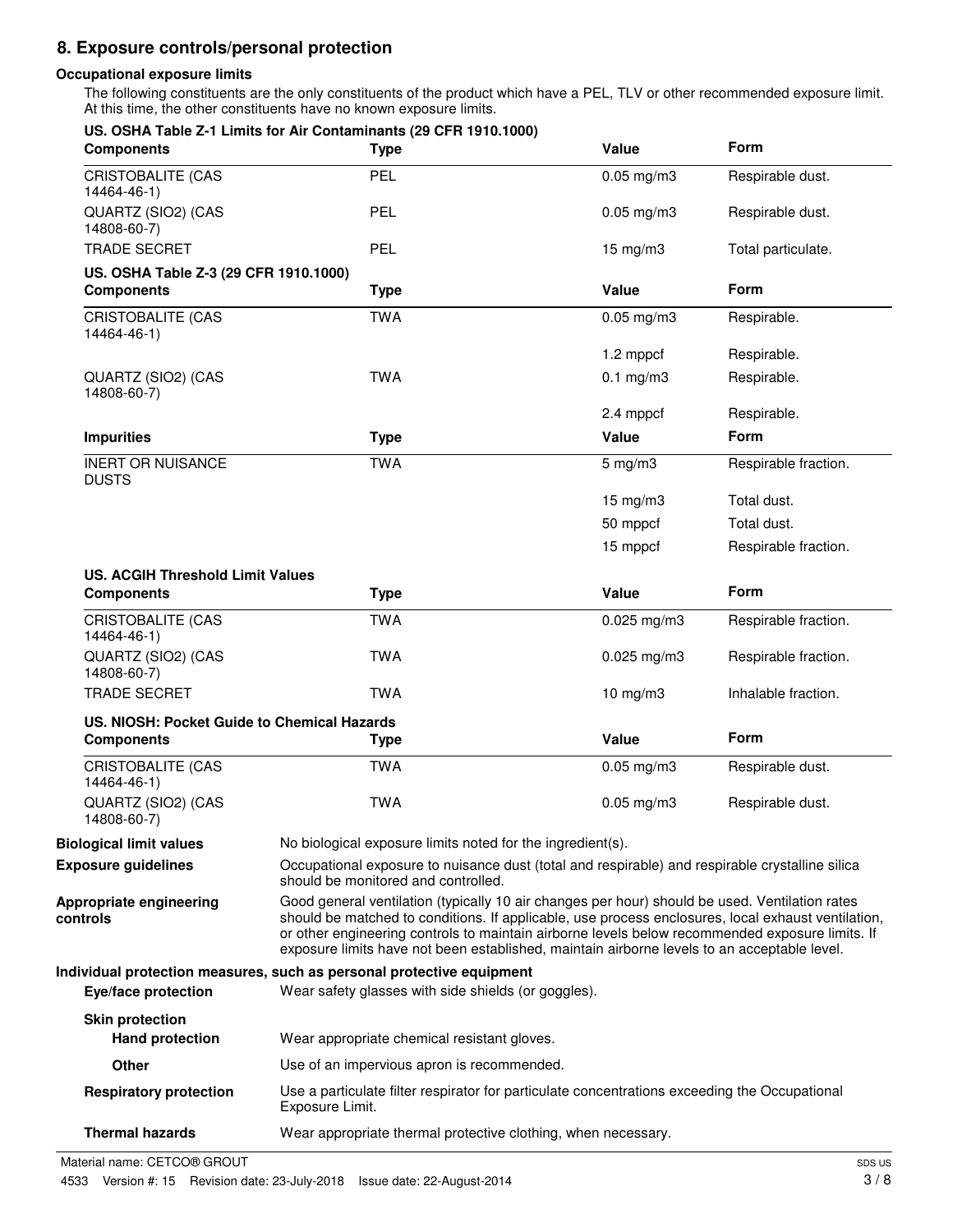Observe any medical surveillance requirements. Always observe good personal hygiene measures, such as washing after handling the material and before eating, drinking, and/or smoking. Routinely wash work clothing and protective equipment to remove contaminants.

# **9. Physical and chemical properties**

| Appearance                                        |                                                                                               |
|---------------------------------------------------|-----------------------------------------------------------------------------------------------|
| <b>Physical state</b>                             | Solid.                                                                                        |
| Form                                              | Solid.                                                                                        |
| Color                                             | Not available.                                                                                |
| Odor                                              | Not available.                                                                                |
| <b>Odor threshold</b>                             | Not available.                                                                                |
| pH                                                | $7 - 9$                                                                                       |
| Melting point/freezing point                      | Not available.                                                                                |
| Initial boiling point and boiling<br>range        | Not available.                                                                                |
| <b>Flash point</b>                                | Not flammable                                                                                 |
| <b>Evaporation rate</b>                           | Not available.                                                                                |
| Flammability (solid, gas)                         | Not available.                                                                                |
| Upper/lower flammability or explosive limits      |                                                                                               |
| <b>Flammability limit - lower</b><br>(%)          | Not explosive                                                                                 |
| <b>Flammability limit - upper</b><br>(%)          | Not explosive                                                                                 |
| Explosive limit - lower (%)                       | Not available.                                                                                |
| Explosive limit - upper (%)                       | Not available.                                                                                |
| Vapor pressure                                    | Not available.                                                                                |
| Vapor density                                     | Not available.                                                                                |
| <b>Relative density</b>                           | Not available.                                                                                |
| Solubility(ies)                                   |                                                                                               |
| <b>Solubility (water)</b>                         | Negligible                                                                                    |
| <b>Partition coefficient</b><br>(n-octanol/water) | Not available.                                                                                |
| <b>Auto-ignition temperature</b>                  | Not available.                                                                                |
| <b>Decomposition temperature</b>                  | Not available.                                                                                |
| <b>Viscosity</b>                                  | Not available.                                                                                |
| <b>Other information</b>                          |                                                                                               |
| <b>Density</b>                                    | 3.58 g/cm3 estimated                                                                          |
| <b>Explosive properties</b>                       | Not explosive.                                                                                |
| <b>Oxidizing properties</b>                       | Not oxidizing.                                                                                |
| <b>Percent volatile</b>                           | 0 % estimated                                                                                 |
| <b>Specific gravity</b>                           | 3.58 estimated                                                                                |
| <b>VOC</b>                                        | CARB                                                                                          |
| 10. Stability and reactivity                      |                                                                                               |
| Reactivity                                        | The product is stable and non-reactive under normal conditions of use, storage and transport. |
| <b>Chemical stability</b>                         | Material is stable under normal conditions.                                                   |
| <b>Possibility of hazardous</b><br>reactions      | No dangerous reaction known under conditions of normal use.                                   |
| <b>Conditions to avoid</b>                        | Contact with incompatible materials.                                                          |
| Incompatible materials                            | Strong oxidizing agents.                                                                      |
| Hazardous decomposition                           | No hazardous decomposition products are known.                                                |

**products**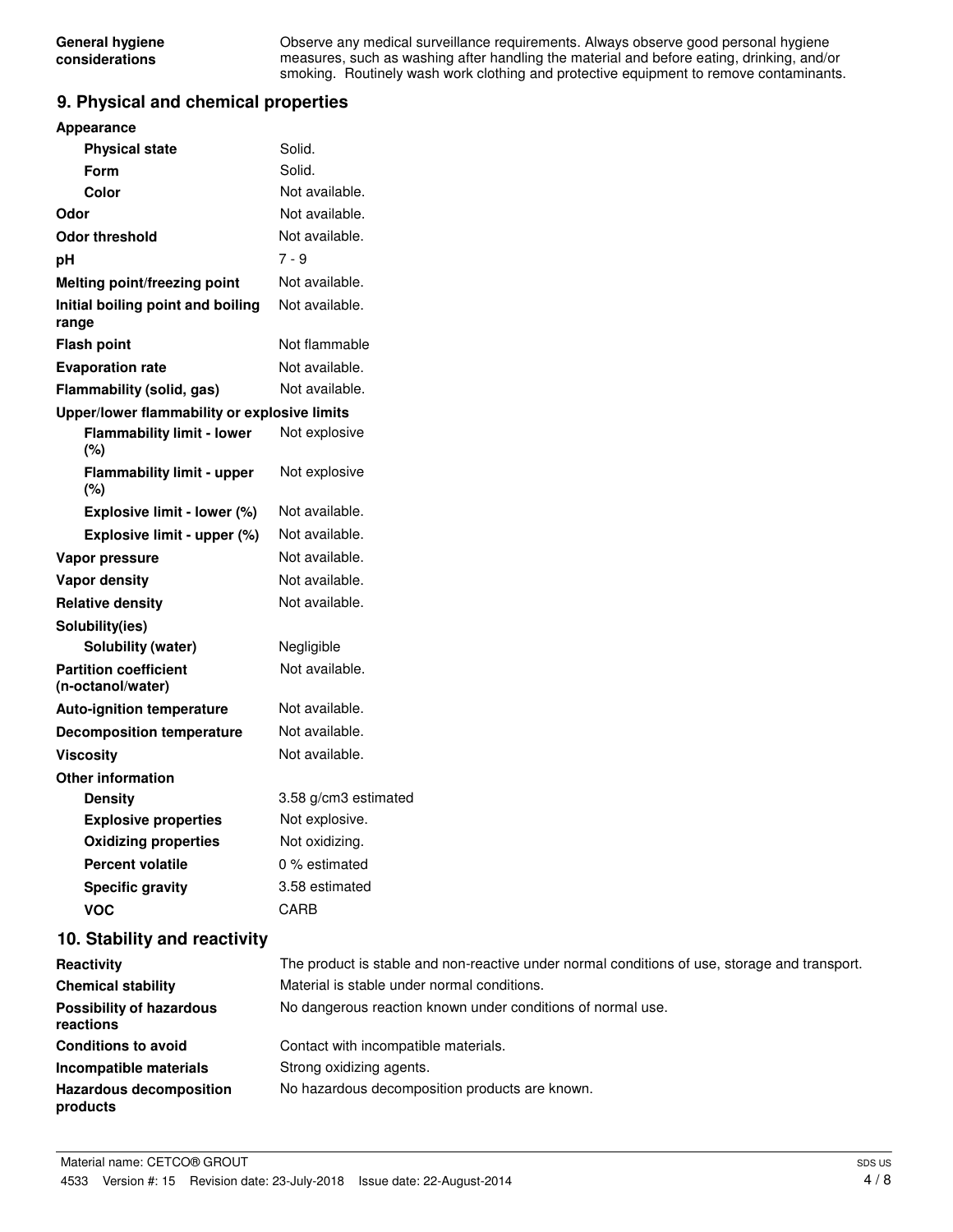## **11. Toxicological information**

**irritation**

## **Information on likely routes of exposure**

| <b>Inhalation</b>                                                                  |                                                          | Prolonged inhalation may be harmful.                     |  |  |
|------------------------------------------------------------------------------------|----------------------------------------------------------|----------------------------------------------------------|--|--|
| <b>Skin contact</b>                                                                | No adverse effects due to skin contact are expected.     |                                                          |  |  |
| Eye contact                                                                        | Direct contact with eyes may cause temporary irritation. |                                                          |  |  |
| Ingestion                                                                          |                                                          | Expected to be a low ingestion hazard.                   |  |  |
| Symptoms related to the<br>physical, chemical and<br>toxicological characteristics |                                                          | Direct contact with eyes may cause temporary irritation. |  |  |
| Information on toxicological effects                                               |                                                          |                                                          |  |  |
| <b>Acute toxicity</b>                                                              | Not known.                                               |                                                          |  |  |
| <b>Product</b>                                                                     | <b>Species</b>                                           | <b>Test Results</b>                                      |  |  |
| CETCO® GROUT                                                                       |                                                          |                                                          |  |  |
| Acute                                                                              |                                                          |                                                          |  |  |
| <b>Inhalation</b>                                                                  |                                                          |                                                          |  |  |
| LC50                                                                               | Rat                                                      | 14.5 mg/l/4h                                             |  |  |
| <b>Components</b>                                                                  | <b>Species</b>                                           | <b>Test Results</b>                                      |  |  |
| CRISTOBALITE (CAS 14464-46-1)                                                      |                                                          |                                                          |  |  |
| <b>Acute</b>                                                                       |                                                          |                                                          |  |  |
| Oral                                                                               |                                                          |                                                          |  |  |
| LD50                                                                               | Rat                                                      | > 22500 mg/kg                                            |  |  |
| <b>TRADE SECRET</b>                                                                |                                                          |                                                          |  |  |
| Acute<br><b>Inhalation</b>                                                         |                                                          |                                                          |  |  |
| <b>LC50</b>                                                                        | Rat                                                      | 0.5801 mg/l/4h                                           |  |  |
| Oral                                                                               |                                                          |                                                          |  |  |
| LD50                                                                               | Rat                                                      | 1800 mg/kg                                               |  |  |
| Skin corrosion/irritation                                                          | Prolonged skin contact may cause temporary irritation.   |                                                          |  |  |
| Serious eye damage/eye                                                             | Direct contact with eyes may cause temporary irritation. |                                                          |  |  |

**Respiratory or skin sensitization Respiratory sensitization** Not a respiratory sensitizer. **Skin sensitization** This product is not expected to cause skin sensitization. No data available to indicate product or any components present at greater than 0.1% are mutagenic or genotoxic. **Germ cell mutagenicity Carcinogenicity** In 1997, IARC (the International Agency for Research on Cancer) concluded that crystalline silica inhaled from occupational sources can cause lung cancer in humans. However in making the overall evaluation, IARC noted that "carcinogenicity was not detected in all industrial circumstances studied. Carcinogenicity may be dependent on inherent characteristics of the crystalline silica or on external factors affecting its biological activity or distribution of its polymorphs." (IARC Monographs on the evaluation of the carcinogenic risks of chemicals to humans, Silica, silicates dust and organic fibres, 1997, Vol. 68, IARC, Lyon, France.) In June 2003, SCOEL (the EU Scientific Committee on Occupational Exposure Limits) concluded that the main effect in humans of the inhalation of respirable crystalline silica dust is silicosis. "There is sufficient information to conclude that the relative risk of lung cancer is increased in persons with

silicosis (and, apparently, not in employees without silicosis exposed to silica dust in quarries and in the ceramic industry). Therefore, preventing the onset of silicosis will also reduce the cancer risk..." (SCOEL SUM Doc 94-final, June 2003) According to the current state of the art, worker protection against silicosis can be consistently assured by respecting the existing regulatory occupational exposure limits. May cause cancer. Occupational exposure to respirable dust and respirable crystalline silica should be monitored and controlled.

#### **IARC Monographs. Overall Evaluation of Carcinogenicity**

| CRISTOBALITE (CAS 14464-46-1)  | 1 Carcinogenic to humans. |
|--------------------------------|---------------------------|
| QUARTZ (SIO2) (CAS 14808-60-7) | 1 Carcinogenic to humans. |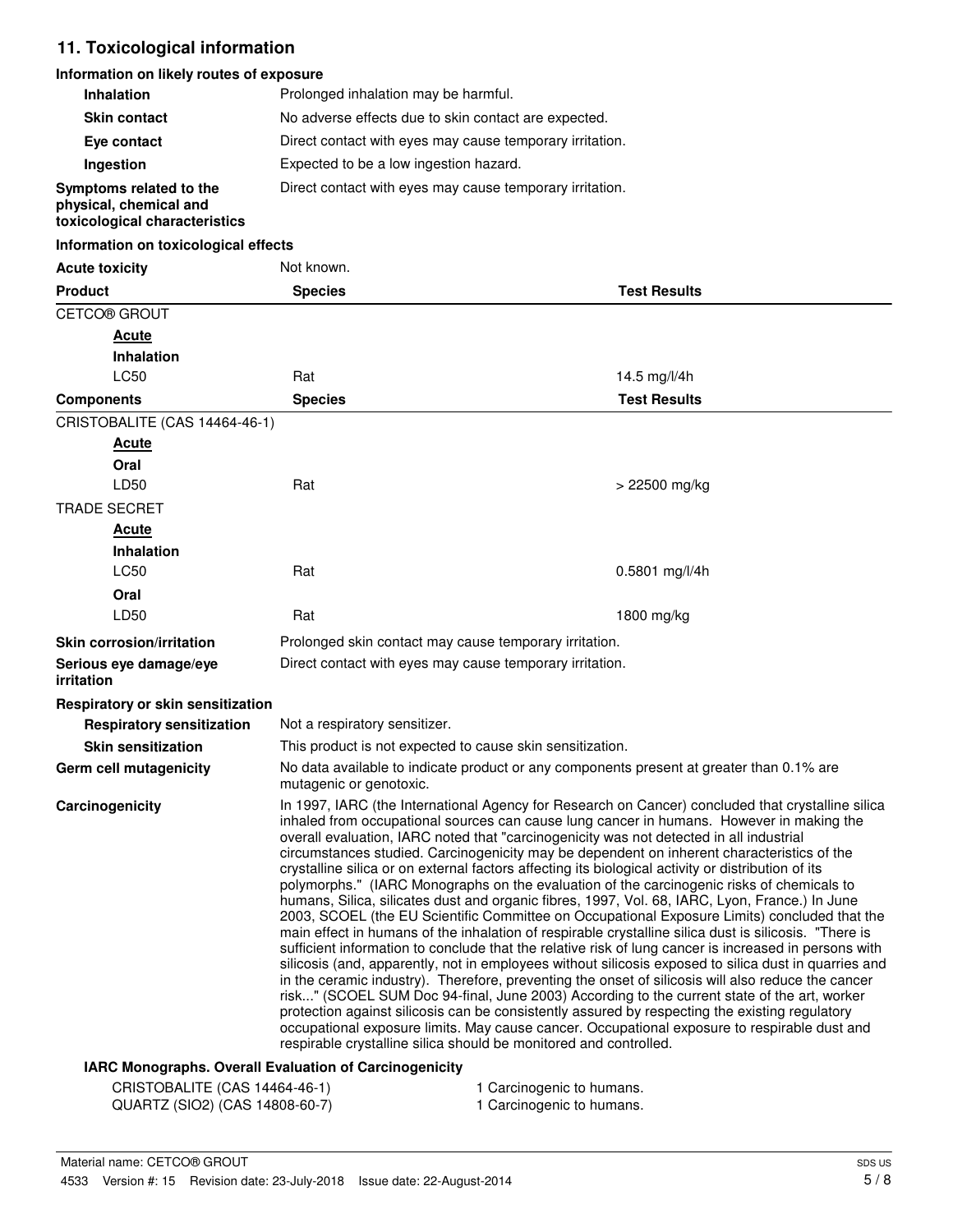|                                                       | OSHA Specifically Regulated Substances (29 CFR 1910.1001-1052)                                                                                                                                        |                                                                                   |
|-------------------------------------------------------|-------------------------------------------------------------------------------------------------------------------------------------------------------------------------------------------------------|-----------------------------------------------------------------------------------|
| CRISTOBALITE (CAS 14464-46-1)                         |                                                                                                                                                                                                       | Cancer                                                                            |
| QUARTZ (SIO2) (CAS 14808-60-7)                        |                                                                                                                                                                                                       | Cancer                                                                            |
|                                                       | US. National Toxicology Program (NTP) Report on Carcinogens                                                                                                                                           |                                                                                   |
| CRISTOBALITE (CAS 14464-46-1)                         |                                                                                                                                                                                                       | Known To Be Human Carcinogen.<br>Reasonably Anticipated to be a Human Carcinogen. |
| QUARTZ (SIO2) (CAS 14808-60-7)                        |                                                                                                                                                                                                       | Known To Be Human Carcinogen.                                                     |
| <b>Reproductive toxicity</b>                          | This product is not expected to cause reproductive or developmental effects.                                                                                                                          |                                                                                   |
| Specific target organ toxicity -<br>single exposure   | Not classified.                                                                                                                                                                                       |                                                                                   |
| Specific target organ toxicity -<br>repeated exposure | Causes damage to organs through prolonged or repeated exposure.                                                                                                                                       |                                                                                   |
| <b>Aspiration hazard</b>                              | Not an aspiration hazard.                                                                                                                                                                             |                                                                                   |
| <b>Chronic effects</b>                                | Causes damage to organs through prolonged or repeated exposure. Prolonged inhalation may be<br>harmful. Prolonged exposure may cause chronic effects.                                                 |                                                                                   |
| 12. Ecological information                            |                                                                                                                                                                                                       |                                                                                   |
| <b>Ecotoxicity</b>                                    | The product is not classified as environmentally hazardous. However, this does not exclude the<br>possibility that large or frequent spills can have a harmful or damaging effect on the environment. |                                                                                   |
| Persistence and degradability                         | No data is available on the degradability of any ingredients in the mixture.                                                                                                                          |                                                                                   |
| <b>Bioaccumulative potential</b>                      | No data available.                                                                                                                                                                                    |                                                                                   |
| <b>Mobility in soil</b>                               | No data available.                                                                                                                                                                                    |                                                                                   |

**Other adverse effects** No other adverse environmental effects (e.g. ozone depletion, photochemical ozone creation potential, endocrine disruption, global warming potential) are expected from this component.

## **13. Disposal considerations**

| <b>Disposal instructions</b>             | Collect and reclaim or dispose in sealed containers at licensed waste disposal site. Dispose of<br>contents/container in accordance with local/regional/national/international regulations.                            |
|------------------------------------------|------------------------------------------------------------------------------------------------------------------------------------------------------------------------------------------------------------------------|
| Local disposal regulations               | Dispose in accordance with all applicable regulations.                                                                                                                                                                 |
| Hazardous waste code                     | The waste code should be assigned in discussion between the user, the producer and the waste<br>disposal company.                                                                                                      |
| Waste from residues / unused<br>products | Dispose of in accordance with local regulations. Empty containers or liners may retain some<br>product residues. This material and its container must be disposed of in a safe manner (see:<br>Disposal instructions). |
| Contaminated packaging                   | Since emptied containers may retain product residue, follow label warnings even after container is<br>emptied. Empty containers should be taken to an approved waste handling site for recycling or<br>disposal.       |

## **14. Transport information**

### **DOT**

Not regulated as dangerous goods.

# **IATA**

Not regulated as dangerous goods.

## **IMDG**

Not regulated as dangerous goods.

**Transport in bulk according to** Not applicable. **Annex II of MARPOL 73/78 and the IBC Code**

## **15. Regulatory information**

This product is a "Hazardous Chemical" as defined by the OSHA Hazard Communication Standard, 29 CFR 1910.1200. **US federal regulations**

## **TSCA Section 12(b) Export Notification (40 CFR 707, Subpt. D)**

Not regulated. **CERCLA Hazardous Substance List (40 CFR 302.4)** Not listed. **SARA 304 Emergency release notification**

Not regulated.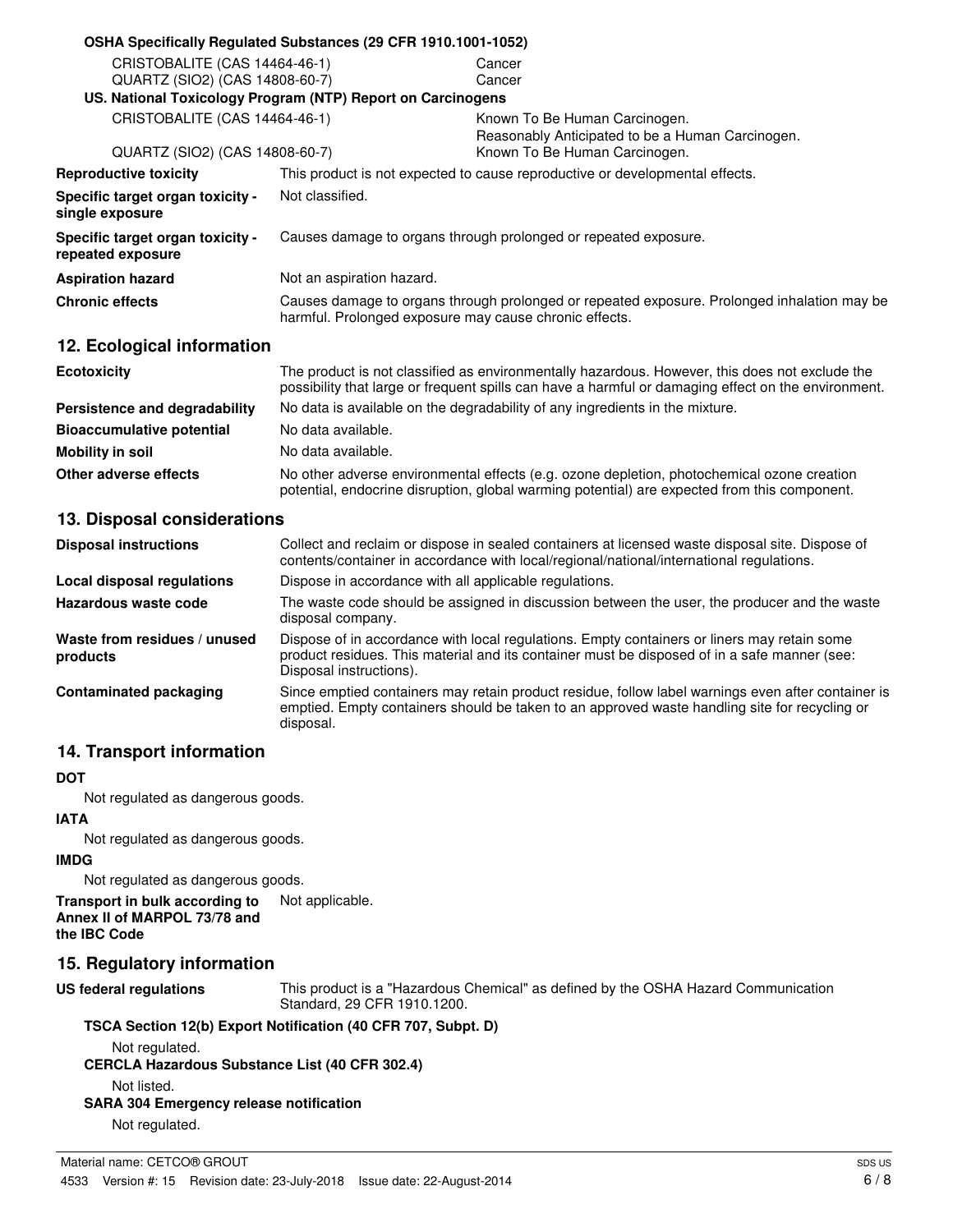#### **OSHA Specifically Regulated Substances (29 CFR 1910.1001-1052)**

CRISTOBALITE (CAS 14464-46-1) Cancer QUARTZ (SIO2) (CAS 14808-60-7) Cancer CRISTOBALITE (CAS 14464-46-1) lung effects QUARTZ (SIO2) (CAS 14808-60-7) lung effects CRISTOBALITE (CAS 14464-46-1) immune system effects QUARTZ (SIO2) (CAS 14808-60-7) immune system effects CRISTOBALITE (CAS 14464-46-1) kidney effects QUARTZ (SIO2) (CAS 14808-60-7) kidney effects

### **Superfund Amendments and Reauthorization Act of 1986 (SARA)**

## **SARA 302 Extremely hazardous substance**

Not listed.

### **SARA 313 (TRI reporting)**

Not regulated.

### **Other federal regulations**

**Clean Air Act (CAA) Section 112 Hazardous Air Pollutants (HAPs) List**

Not regulated.

**Clean Air Act (CAA) Section 112(r) Accidental Release Prevention (40 CFR 68.130)**

Not regulated.

**Safe Drinking Water Act** Not regulated.

# **(SDWA)**

**US state regulations**

**California Proposition 65**

WARNING: This product can expose you to QUARTZ (SIO2), which is known to the State of California to cause cancer. For more information go to www.P65Warnings.ca.gov.

### **California Proposition 65 - CRT: Listed date/Carcinogenic substance**

QUARTZ (SIO2) (CAS 14808-60-7) Listed: October 1, 1988 **US. California. Candidate Chemicals List. Safer Consumer Products Regulations (Cal. Code Regs, tit. 22, 69502.3, subd. (a))** CRISTOBALITE (CAS 14464-46-1)

QUARTZ (SIO2) (CAS 14808-60-7)

## **International Inventories**

| Country(s) or region        | Inventory name                                                            | On inventory (yes/no)* |
|-----------------------------|---------------------------------------------------------------------------|------------------------|
| Australia                   | Australian Inventory of Chemical Substances (AICS)                        | No.                    |
| Canada                      | Domestic Substances List (DSL)                                            | No.                    |
| Canada                      | Non-Domestic Substances List (NDSL)                                       | No.                    |
| China                       | Inventory of Existing Chemical Substances in China (IECSC)                | No.                    |
| Europe                      | European Inventory of Existing Commercial Chemical<br>Substances (EINECS) | No.                    |
| Europe                      | European List of Notified Chemical Substances (ELINCS)                    | No.                    |
| Japan                       | Inventory of Existing and New Chemical Substances (ENCS)                  | Yes                    |
| Korea                       | Existing Chemicals List (ECL)                                             | No.                    |
| New Zealand                 | New Zealand Inventory                                                     | No.                    |
| Philippines                 | Philippine Inventory of Chemicals and Chemical Substances<br>(PICCS)      | No.                    |
| Taiwan                      | Taiwan Chemical Substance Inventory (TCSI)                                | No.                    |
| United States & Puerto Rico | Toxic Substances Control Act (TSCA) Inventory                             | No                     |

\*A "Yes" indicates that all components of this product comply with the inventory requirements administered by the governing country(s) A "No" indicates that one or more components of the product are not listed or exempt from listing on the inventory administered by the governing country(s).

## **16. Other information, including date of preparation or last revision**

| <b>Issue date</b>    | 22-August-2014 |
|----------------------|----------------|
| <b>Revision date</b> | 23-July-2018   |
| <b>Version #</b>     | 15             |